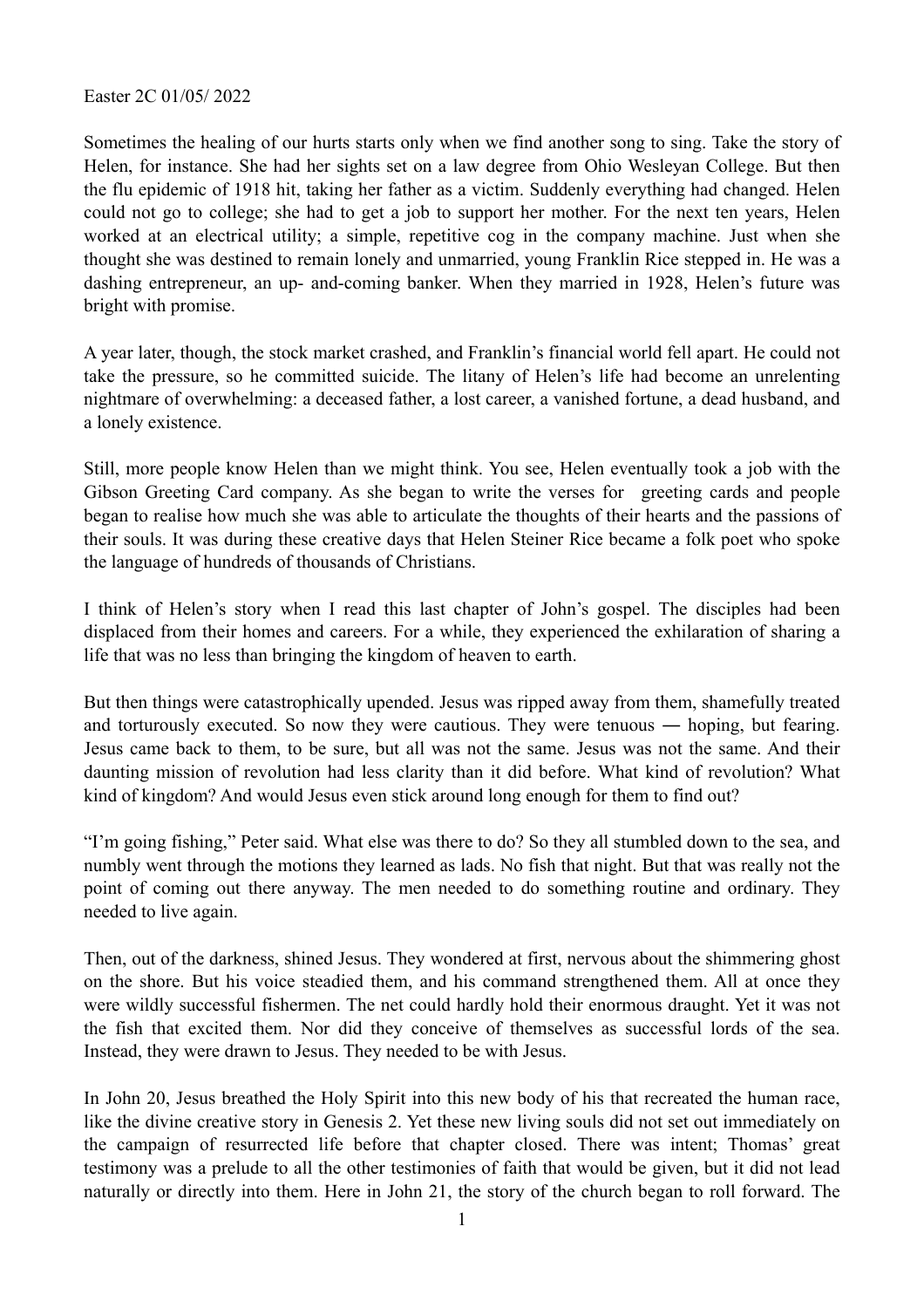disciples needed to make choices about their futures, Jesus restored Peter to his leadership role in the enterprise, and the Lord of life articulated a vision about the future that would lead them on.

The failures of Peter, so pronounced in the passion story, were rectified. Peter was resurrected by the resurrected Jesus and re-empowered to take initiative again. Yes, he was a good fisherman, and this was a noble calling in life. But he had been transformed by Jesus to a new career, one that involved tossing his nets into an even greater sea. The missionary character of John's gospel is re-invigorated by the story of this morning meal on the beach. The prologue to the gospel makes the whole story of Jesus a divine missionary enterprise: Jesus is the word, the light penetrating the blackness of our world, the radiance of almighty God. But that blaze of glory was veiled for a time as those around Jesus wrestled with his identity. Then the miracle of Easter happened, and, for a time, the disciples wrestled with the meaning of all those things. Now, finally, questions of Jesus' identity could be set aside. He is risen! He is Lord! He is all powerful! So it was time to get back to the mission. While Jesus was heaven's bright light, he was laser-focused and limited by his physical limitations.

Only when the disciples began to glow could the light be spread, and the mission recovered. John's gospel was all about "light" and "darkness." Here, after a night in the darkness of night that proved unprofitable and seemingly wasted, they were brought into the light of glowing campfire as dawn was breaking, and they were given a new purpose. They were able to start over. Jesus, who was and is the vision of heaven, became their vision here on earth. The church was born.

Centuries ago, the great theologian Cyprian said that a person who has God as his father, has the Church as his mother. Why? Because the Church was the means by which God strengthened, deepened, and restored our faith. We learn of God from the psalms, hymns, and spiritual songs of the Church. We see God in the testimonies of the saints. When we've lost our way, the Church directs us to the one who lives within her and draws us back to him. At the heart of the Church is Jesus, head of the body.

Like the disciples at the seashore, in the initial encounter, we all need to see Jesus. And when we see him, we can start life again - with purpose - with mission with passion. One such real life illustrative example is shown in the writings of A.J Cronin. A.J. Cronin was a Scottish doctor who worked in England in the 1920s, in his autobiography, *Adventures in Two Worlds* (1952), he described working in the hospital of a poor northern mining district early in his career. He is probably most famous for his novella *Country Doctor* which inspired the TV series *Dr Finlay's Casebook.* Cronin wrote the screenplays between 1962 and 1964.

In *Adventures in Two Worlds* Cronin relates how one evening a boy dying of diphtheria was brought to him. The hospital was dirty and poorly equipped, with no trained help. Still, Cronin had no alternative but to cut a hole in the boy's throat and insert a breathing tube in his windpipe. Only this emergency tracheotomy saved the fellow's life.

Exhausted, Dr. Cronin left the room. He called a young nurse to sit by the bed. She was only a wisp of a girl, and half starved, but she was a nurse, and she would have to do. "Make sure the tube stays clear, and don't take your eyes off of him," he told her. Then he lay down in a corner and slept.

Suddenly the young nurse was shaking him. She had fallen asleep too, and the tube had shifted. The boy had suffocated; he was dead. Dr. Cronin's eyes blazed in anger. He told her that he would report her, that she'd never work as a nurse again. Standing in front of him, frail, timid, and shaking like a